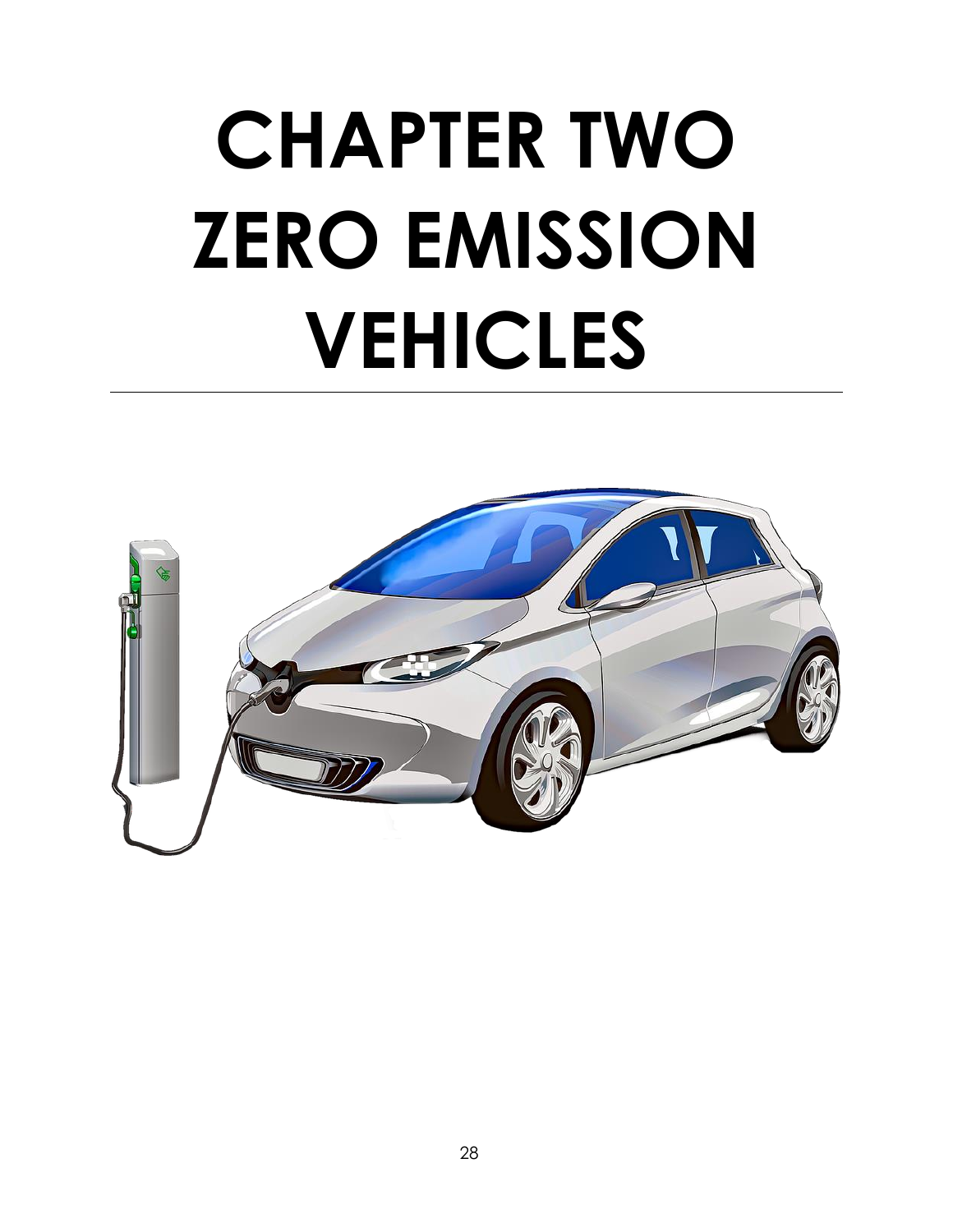# **Chapter 2: ZERO EMISSION VEHICLES**

#### **Department Mission and Fleet**

This ZEV Report and Plan demonstrates to the Governor and the public the progress the Department has made toward meeting the Governor's sustainability goals related to Zero Emission Vehicles. This report identifies successful accomplishments, ongoing efforts, outstanding challenges and future efforts.

CDCR is one of the largest departments in State government and over the past decade has been a leader in meeting or exceeding the Administration's energy and sustainability goals and objectives. CDCR also has one of the largest State fleets with over 9,870 total assets, including leased vehicles and mobile equipment.

# *700+ HYBRID AND ZERO EMISSION VEHICLES*

These fleet assets serve a number of operational needs, from large inmate transport buses that traverse the entire State to high-pursuit vehicles,

to high-pursuit vehicles used by parole agents and fugitive apprehension teams, to more standard sedans and trucks serving localized areas, just to name a few. Well over a decade ago, CDCR purchased hundreds of electric mobile vehicles to be used within prison property, reducing the number of gas-fueled cars serving this purpose. However, since 2014, CDCR has been incorporating low-emission vehicles into its statewide fleet and has worked aggressively to explore funding opportunities for grants and incentive/rebate programs offered by the IOUs for Zero Emission Vehicles (ZEV) infrastructure and charging station equipment. However, CDCR's main challenge in incorporating ZEV assets has been the limited availability on the State vehicle contract, their limited driving range, and higher initial purchase costs. In the last two fiscal years (FYs) the number and variety of ZEVs available on the State contract has increased. Although CDCR has been able to identify program areas which can utilize the progressive vehicle models added to the State Contract, the variety is still not sufficient to meet all the Department's wide-ranging operational needs. CDCR will continue to work closely with DGS in increasing its ZEV procurement in an effort to reach the target of 50 percent of light duty vehicles by 2025.

To accommodate a future green fleet, CDCR modified its design guidelines to require ZEV stations at new facilities, adding ZEV stations at its newest facility in Stockton in 2013 and at two facilities that were completing construction and one at a large leased correctional facility in 2016. These policies will remain in effect for all future expansion projects. From 2017 through June of 2019, CDCR worked with NRG Energy Inc. (an integrated American power company engaged in producing, selling, and delivering electricity, related products, and services) to install "no-cost" infrastructure for up to 10 Level 2 charging stations at 10 institutions within the IOU territories. This was as a result of a settlement between NRG and the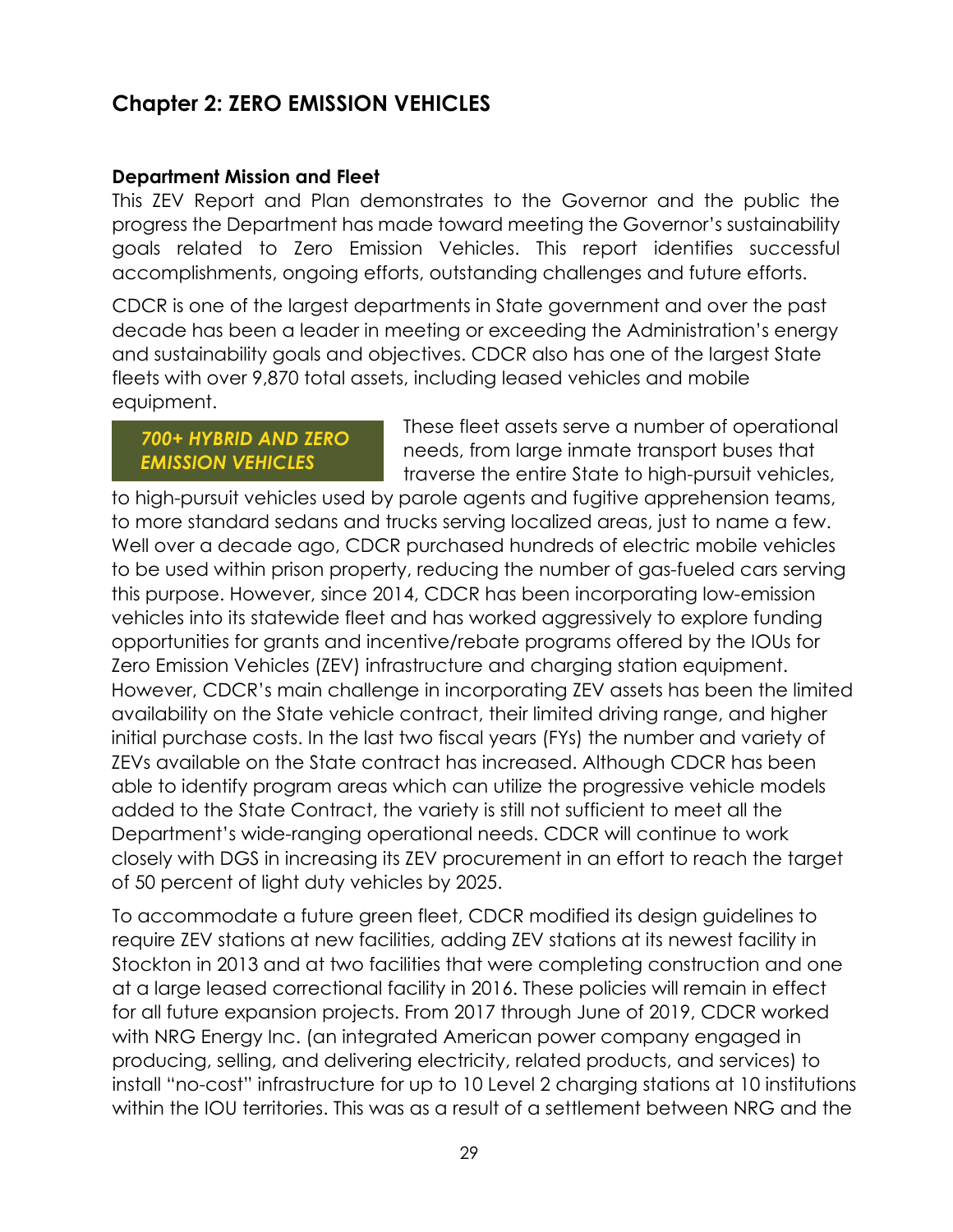California Public Utilities Commission. In FY 16/17, CDCR began requiring proprietors of its leased facilities to include ZEV charging stations during lease negotiations resulting in the installation of several charging stations and more planned at its Sacramento office locations. In February 2019, CDCR completed the department's annual update to the Department of General Services (DGS) Five-Year ZEV Readiness Survey, which is used for the planning and implementation of ZEV fleet integration and the Governor's 2016 ZEV Action Plan for at least 5 percent workplace charging spaces at State-owned facilities. CDCR anticipates working with the DGS over the next two to five years to install ZEV infrastructure and charging stations statewide. CDCR also focuses on strategies to encourage more ZEV purchases by employees, such as locating the charging in more optimal locations and shading them with solar parking canopies.

# **Fleet Vehicles**

CDCR operates adult correctional institutions and juvenile facilities throughout the State of California, as well as other divisional programs aimed at public safety and service operations. The Department's mission to "enhance public safety through safe and secure incarceration of offenders, effective parole supervision, and rehabilitative strategies" is accomplished with critical fleet assets necessary for such operations.

CDCR has 7,837 State-owned fleet assets and 2,037 leased vehicles, as identified in the Department of General Services (DGS) Fleet Asset Management database as of August 2019. The increase to the CDCR fleet from last year's report is attributed to better fleet reporting from all statewide CDCR programs based on enhanced oversight and field education. This fleet total includes heavy- and lightduty vehicles. Included in this total, CDCR's fleet also has 3,511 mobile equipment assets, such as electric carts and forklifts. CDCR fleet vehicles are used to perform a variety of functions, including inmate/parolee and staff transport, plant operations, construction, correctional education, food and pharmacy delivery, hazardous materials handling, information technology operations, materials and supplies transport, perimeter security, and waste management. At the adult institution and juvenile facility level, there is a wide variety of vehicles as these assets are in turn used by a number of different functional programs within a facility.

1. Sedan-type vehicles – These are most often used for administrative service functions such as staff transport or pool vehicles, inmate transport services to courts or medical appointments, high security transport and mutual aid support services, as well as custody and law enforcement services for either inmates or parolees. These vehicles may require "high-speed pursuit" capabilities and/or be heavily modified with radio and security improvements to meet the unique needs of a correctional facility. They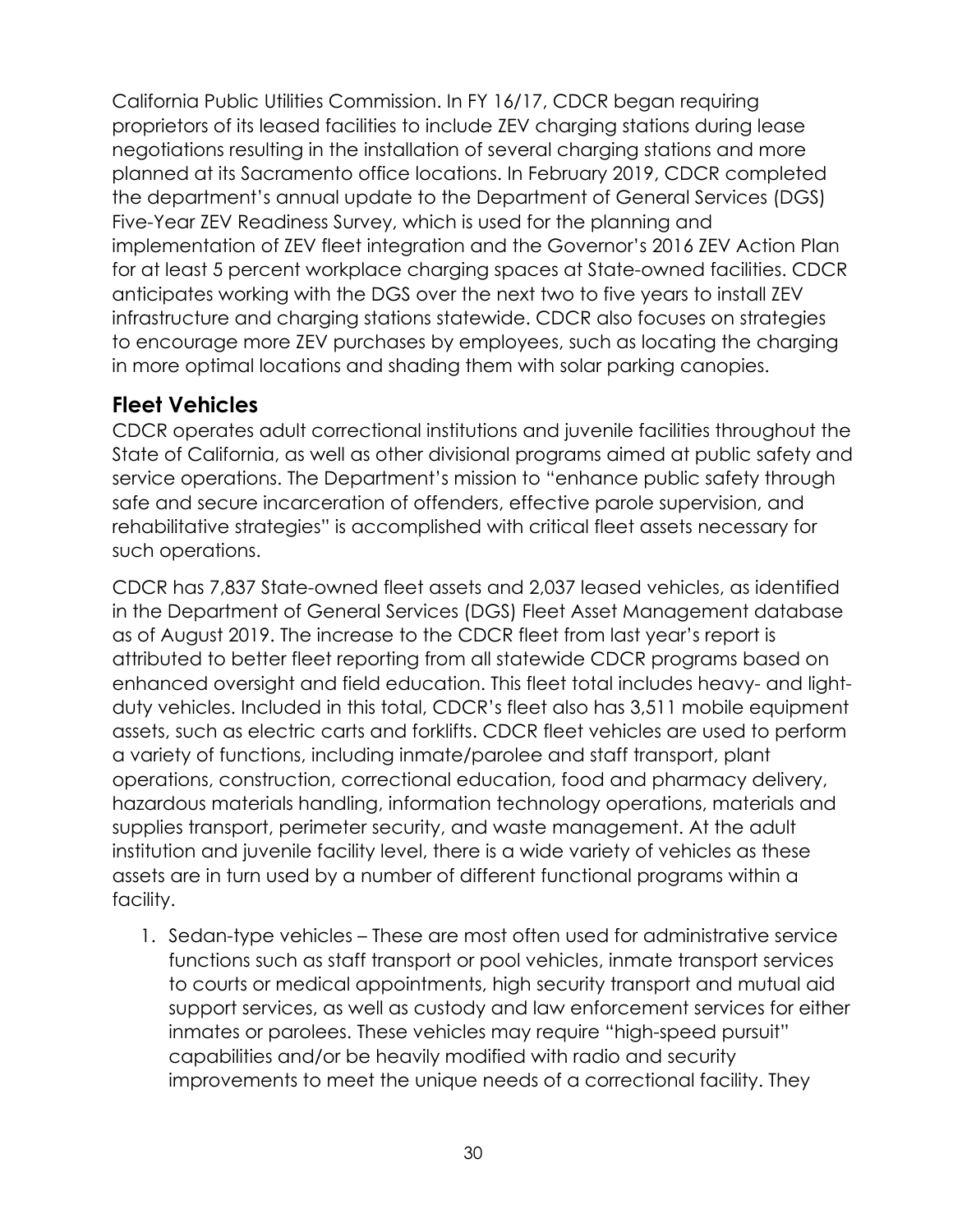may also be required to be utilized at a moment's notice to deal with emergency situations.

- 2. Sport Utility Vehicles (SUVs) These are used to perform site security and plant operation functions, staff training, perimeter patrol and pursuit, as well as inmate and medical transport services. CDCR programs require the use of SUVs to house inmate security transportation cells for security and transport purposes. As a result, these vehicles also require modifications. The additional interior capacity space within SUVs provides the ability to transport multiple inmates, as well as the necessary tactical gear and equipment required by custody staff.
- 3. Vans and trucks These vehicle types prove to be highly versatile for CDCR operations. Vans are used for inmate, staff, or visitor transport both on and off facility grounds. They are also used as paratransit and ambulance vehicles. Some of these vehicles will include modifications to meet correctional needs. Trucks are used for several different operations on CDCR facility grounds, including grounds maintenance and warehouse services, supply transports, food delivery services, and security patrol.
- 4. Buses CDCR currently operates 30 buses servicing all institutions for the transportation of inmates to mission critical assignments and work projects.
- 5. Fire Engines CDCR currently operates approximately 60 fire engines that serve institutions and are used in mutual aid agreements with local entities and other State agencies for emergency response services.
- 6. Farm and Construction Vehicles CDCR operates several different types of farm and construction vehicle assets to carry out these services, including tractors, excavators, front loaders, outdoor forklifts, and utility carts to maintain surroundings, buildings, and perform minor and major construction or renovation at all facilities.
- 7. Electric Carts CDCR uses electric carts daily to transport inmates, supplies, and medications within an institution.
- 8. Mobile Equipment CDCR uses a variety of mobile equipment assets for grounds maintenance and plant operation services to transport materials, supplies, and equipment across facility grounds.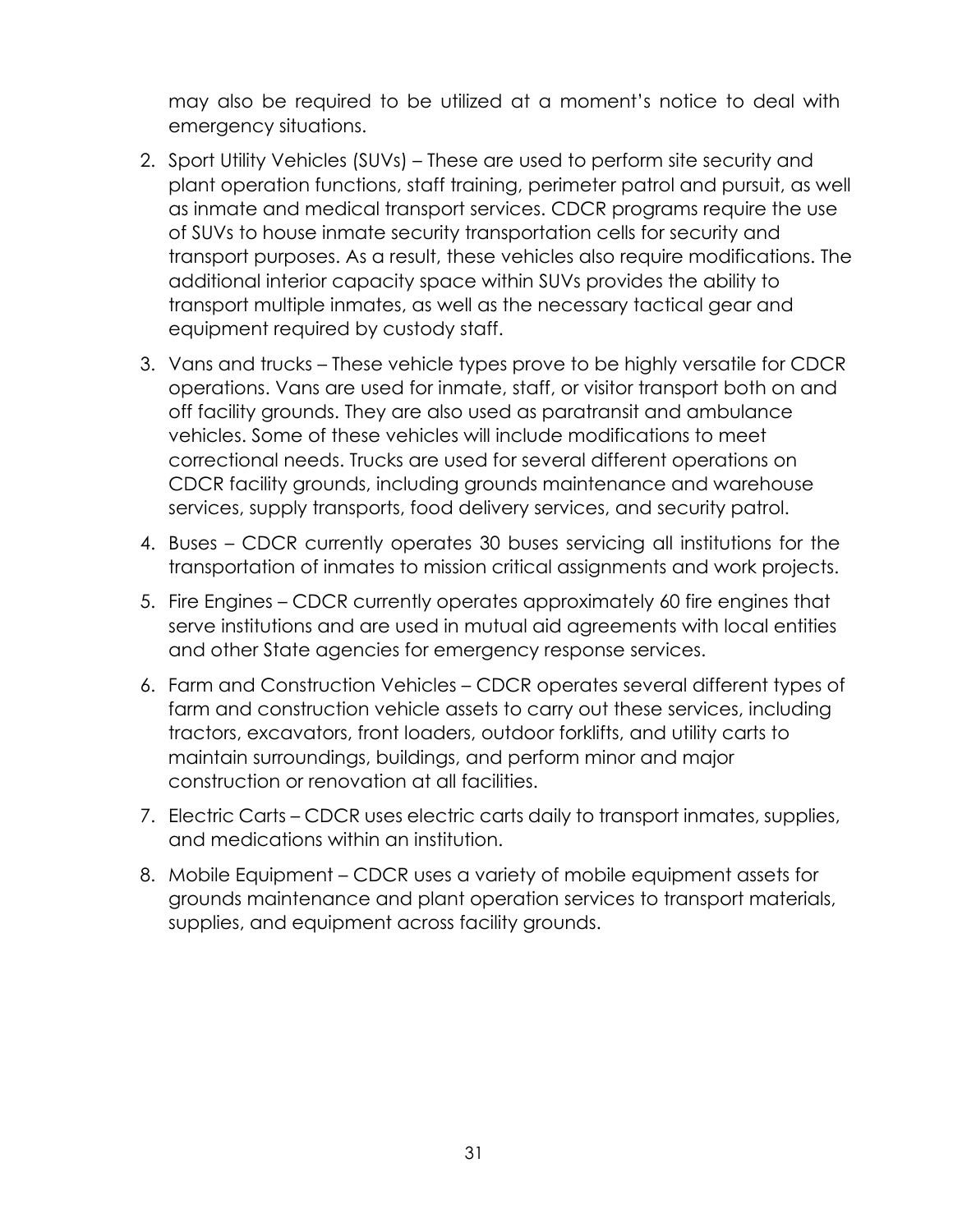

**Figure 3 – CDCR's Fleet Vehicle Type Breakdown**

Divisional headquarter programs use vehicles in other capacities. The Office of Correctional Safety, Office of Internal Affairs, Division of Adult Parole Operations, and Board of Parole Hearings, among others, routinely travel throughout the State to monitor field operations and conduct other important work. These programs typically utilize sedan-type assets due to the amount of travel involved with their operations; however, some of these programs also use other vehicle types to aid in covert operations and criminal apprehension services.



**Figure 4 – Composition of Department's Light-Duty Fleet**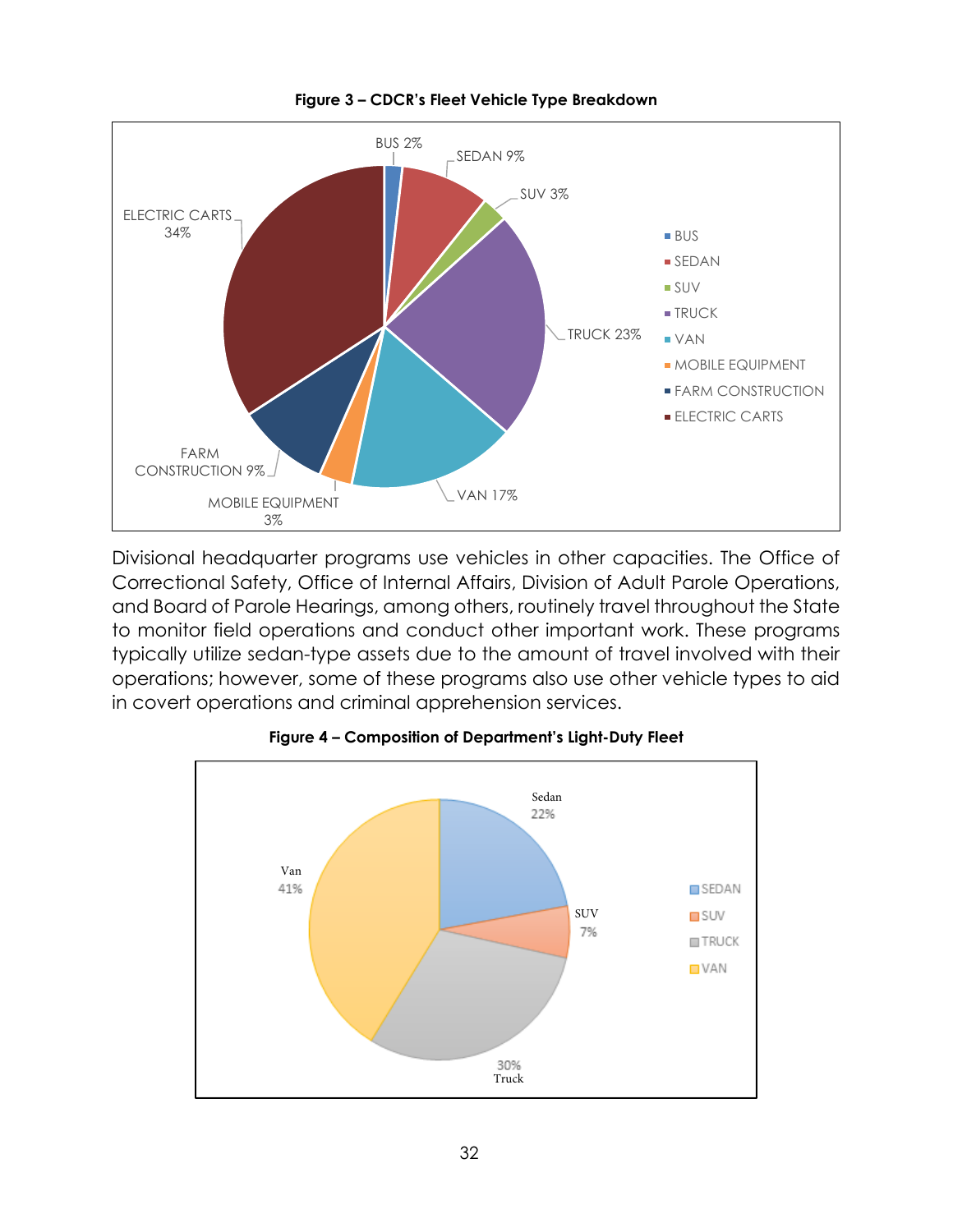As CDCR operates programs throughout the entire State of California, vehicles are used in all types of environments and road conditions. CDCR facilities are often located in rural and/or remote parts of the State, some in desert locations. CDCR's fire camp program may require travel across difficult terrain and nonpaved roads. Additionally, because of the significant distances between facilities, some vehicles will have to travel hundreds of miles on isolated roadways to reach their destination. Conversely, a few prisons are located in urban areas with highcongestion traffic that can benefit from the high-occupancy vehicle exemption for commute purposes.

As of 2018, DGS reported the average Miles Per Gallon (MPG) of the CDCR lightduty fleet was 21.08 MPG compared to 19.58 MPG in 2012 [\(www.green.ca.gov/fleet\)](http://www.green.ca.gov/fleet). This average MPG increased 7 percent based on CDCR's owned and leased inventory identified in the DGS Fleet Asset Management System database due to the adoption of hybrid electric and ZEVs into the CDCR fleet. Many of CDCR's divisional headquarter programs have shifted their vehicle models from the standard full-size sedan vehicle to mid-size hybrid vehicles. This shift has allowed CDCR to not only comply with green fleet measures and State and federal mandates, but to also achieve greater fuel efficiency, enhance operational efficiency, and realize substantial cost savings to the State.

| <b>Purchased Utility</b> | Quantity*<br><b>Gallons</b> | $Cost*$     |  |  |
|--------------------------|-----------------------------|-------------|--|--|
| Gasoline                 | 1,515,674                   | \$4,372,479 |  |  |
| Diesel                   | 178,990                     | \$604,292   |  |  |
| Renewable Diesel         | 505,706                     | \$1,549,334 |  |  |
| <b>Total GGE</b>         | 2,200,371                   | \$6,526,106 |  |  |

**Table 11- Total Purchased Fuel in 2018** 

\*Totals include bulk fuel purchases only.

Previously, CDCR's Environmental and Regulatory Compliance Section issued a statewide advisory notice outlining requirements to change from conventional diesel to renewable diesel in aboveground and underground storage tank systems. CDCR has 23 correctional facilities currently using renewable diesel, making all programs who require the purchase of such fuel, to be in compliance with the DGS MM 15-07.

# **Incorporating ZEVs into the State Fleet**

A widespread shift to ZEVs is essential for California to meet its GHGe goals. State departments are now required to incorporate larger numbers of ZEVs in their vehicle fleets. Beginning in FY 17/18, the percentage of new light-duty vehicles that must be ZEV increases by 5 percent each year, reaching 25 percent in FY 19/20 and 50 percent in FY 24/25. CDCR has integrated 16 State-owned and 42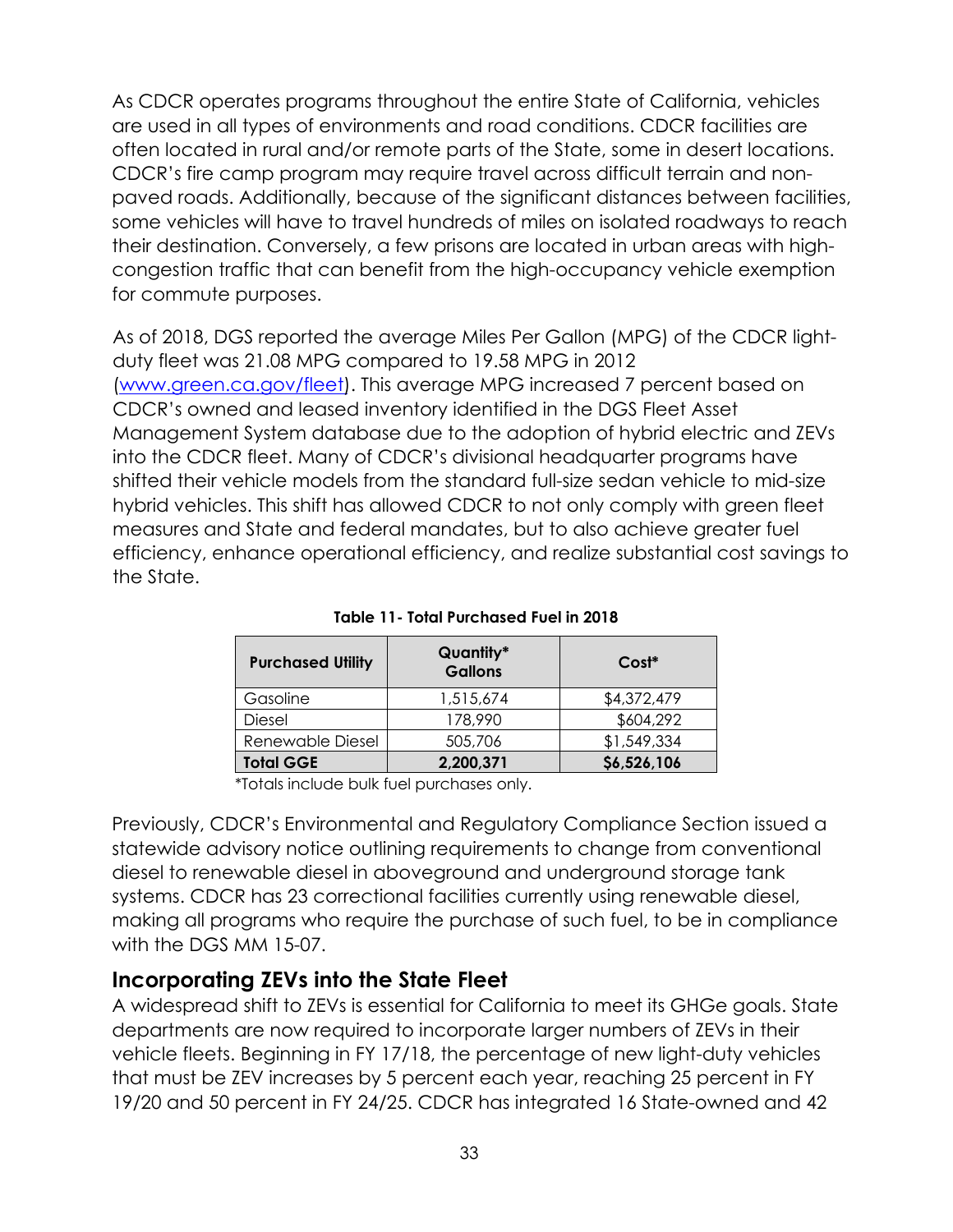leased ZEVs into its fleet assets. Below is a description of the various vehicle models and potential operations. CDCR will continue to convert all fleet that are eligible for replacement to ZEVs where the opportunity and ability is available to place and utilize a ZEV-type vehicle. There are operational services within CDCR that are unable to accommodate the use of a ZEV vehicle. However, CDCR will continue to place ZEVs in all applications that are conducive to their use and will remain within compliance of the annual ZEV mandate requirement.

# **Battery-Electric Vehicle (BEV)**

Potential roles that could be filled within CDCR through the use of BEVs could be on-grounds service operations. BEV-type vehicles could be used in an institutional setting to transport staff, supplies, or equipment across institutional grounds. Facility deliveries, visitor transport services, non-emergency perimeter check evaluations, or minor maintenance and repair duties could be services provided with these vehicle types.

# **Plug-In Hybrid Electric Vehicle (PHEV)**

Potential roles that could be filled within CDCR through the use of PHEVs could be staff transport and pool service vehicles. As these vehicles are not as limited by range through the use of both fuel and electricity, these vehicles are more viable in staff transport operations.

### **Fuel Cell Vehicle**

Potential roles that could be filled within CDCR through the use of Fuel Cell vehicles could also be staff transport and pool service vehicles. As these vehicles are not as limited by range through the use of both fuel and electricity, these vehicles are more viable in staff transport operations.

Vehicles that meet or exceed specified mileage and age thresholds are eligible for replacement. Currently, ZEVs are available on statewide commodity contracts in the sub-compact, compact, mid-size sedan, and mini-van vehicle classes. As of August 2019, there are 875 vehicles in CDCR's fleet that are eligible for replacement in vehicle classes for which ZEVs are available on contract. CDCR will continue to purchase ZEV vehicles where operationally feasible.

**Table 12- Vehicles in Department Fleet Currently Eligible for Replacement Facility Data Workbook Table 2.2** 

|                                         | Sub-<br>Compact<br>Sedan | Compact<br>Sedan | Mid-Size<br>Sedan | <b>Full-Size</b><br>Sedan |    | Mini Van   Passenger<br><b>SUV</b> | <b>Total</b> |
|-----------------------------------------|--------------------------|------------------|-------------------|---------------------------|----|------------------------------------|--------------|
| Vehicles<br>eligible for<br>replacement |                          | 51               | 182               | 404                       | 43 | 195                                | 875          |

\*Data signifies vehicles with a reported odometer reading or age that meets the applicable updated replacement thresholds, based on type, according to the DGS Replacement Standards set forth in MM 17-05.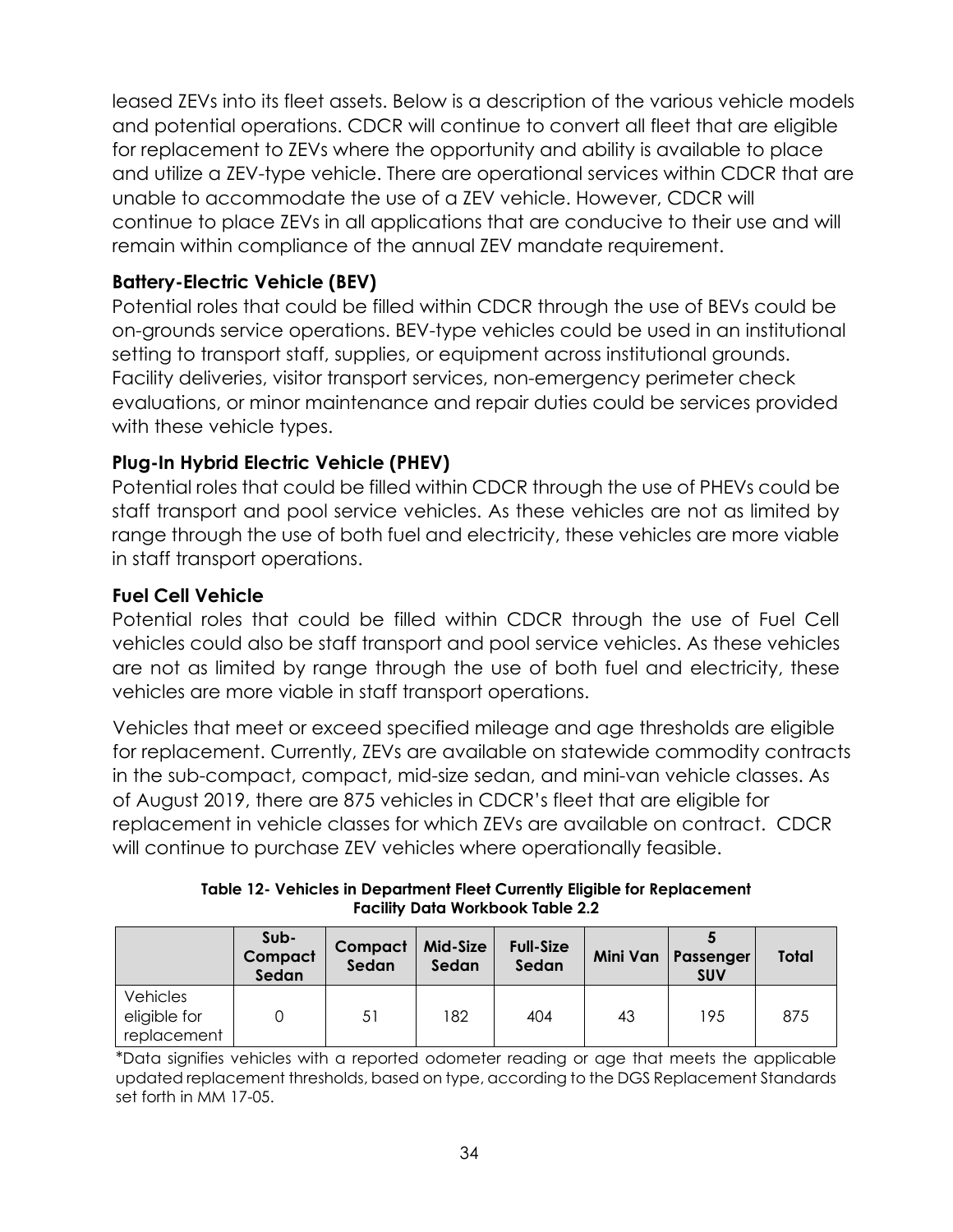The table below shows the estimated number of ZEVs that have been or are anticipated to be, added to the Department fleet in coming years.

| <b>Vehicle Type</b>                               | 14/15            | 15/16          | 16/17          | 17/18 <sup>1</sup> | 18/192      | 19/203      | 20/214      | 21/22 <sup>4</sup> | 22/23 <sup>4</sup> |
|---------------------------------------------------|------------------|----------------|----------------|--------------------|-------------|-------------|-------------|--------------------|--------------------|
| <b>Battery</b><br>Electric<br>Vehicle             | 3                | $\overline{2}$ | $\overline{2}$ | $\overline{2}$     |             | 9           | 9           | 10                 | 11                 |
| Plug-in Hybrid<br>Vehicle                         |                  | 1              | $\overline{4}$ | $\mathbf 0$        | $\mathbf 0$ | 45          | 8           | 9                  | 9                  |
| <b>Fuel Cell</b><br>Vehicle                       | $\overline{0}$   | $\mathbf 0$    | $\mathbf 0$    | $\mathbf 0$        | $\mathbf 0$ | $\mathbf 0$ | $\mathbf 0$ | $\mathbf 0$        | $\mathbf 0$        |
| Percent of<br>total<br>purchases <sup>5</sup>     | 10%              | 10%            | 10%            | 15%                | 20%         | 25%         | 30%         | 35%                | 40%                |
| <b>Required ZEV</b><br>Percentage                 | 10%              | 10%            | 10%            | 15%                | 20%         | 25%         | 30%         | 35%                | 40%                |
| <b>Total number</b><br>of ZEVs in<br><b>Fleet</b> | $\boldsymbol{4}$ | 7              | 13             | 15                 | 16          | 70          | 87          | 106                | 126                |

**Table 13- ZEV Additions to the Department Fleet** 

<sup>1</sup>In FY 17/18 CDCR used previously earned ZEV credits to reduce the total number of required ZEV purchases (and still meet the 15 percent requirement)

<sup>2</sup>In FY 18/19 CDCR submitted a Fleet Acquisition Plan for all "Health Care Access" vehicle purchases based on appropriated funding, all of which were exempt from the ZEV purchasing mandate, resulting in a reduced ZEV purchase.

<sup>3</sup>FY 19/20 figures represent anticipated purchases and compliance requirement based on the proposed FY Fleet Acquisition Plan that has been submitted to DGS. The significant increase in identified ZEV vehicle replacement is due to CDCR obtaining \$32M in funding for fleet replacement for this fiscal year only.

<sup>4</sup>These figures are based on anticipated average purchases of respective vehicle type, and the available ZEV class vehicles available on state contract that meet CDCR's operational needs. These anticipated purchases take into consideration the impact of MM 16-07 and the "ZEV/Hybrid First" Policy implemented by DGS.

<sup>5</sup>Total ZEV fleet purchases represents required percentage of Light-Duty, non-exempt vehicle purchases only, not all fleet purchases.

# **Telematics Plan**

Telematics is a method for monitoring vehicle use. Using GPS and on-board diagnostics, telematics provides valuable information that often results in fuel savings and improved vehicle utilization. Telematics is especially important for verifying that PHEVs are maximizing the use of electric fuel rather than gasoline. The rule requiring 50 percent of ZEVs purchased to be BEVs is not in place for fleets making use of telematics for all ZEVs.

CDCR's Division of Adult Institutions' Statewide Transportation Unit (STU) has undertaken a pilot program to investigate the operative benefits of utilizing telematics which has included the installation of GPS telematics devices on approximately 100 fleet vehicles. Having operated these vehicles with the equipped devices for the past year, STU has found many advantages to the use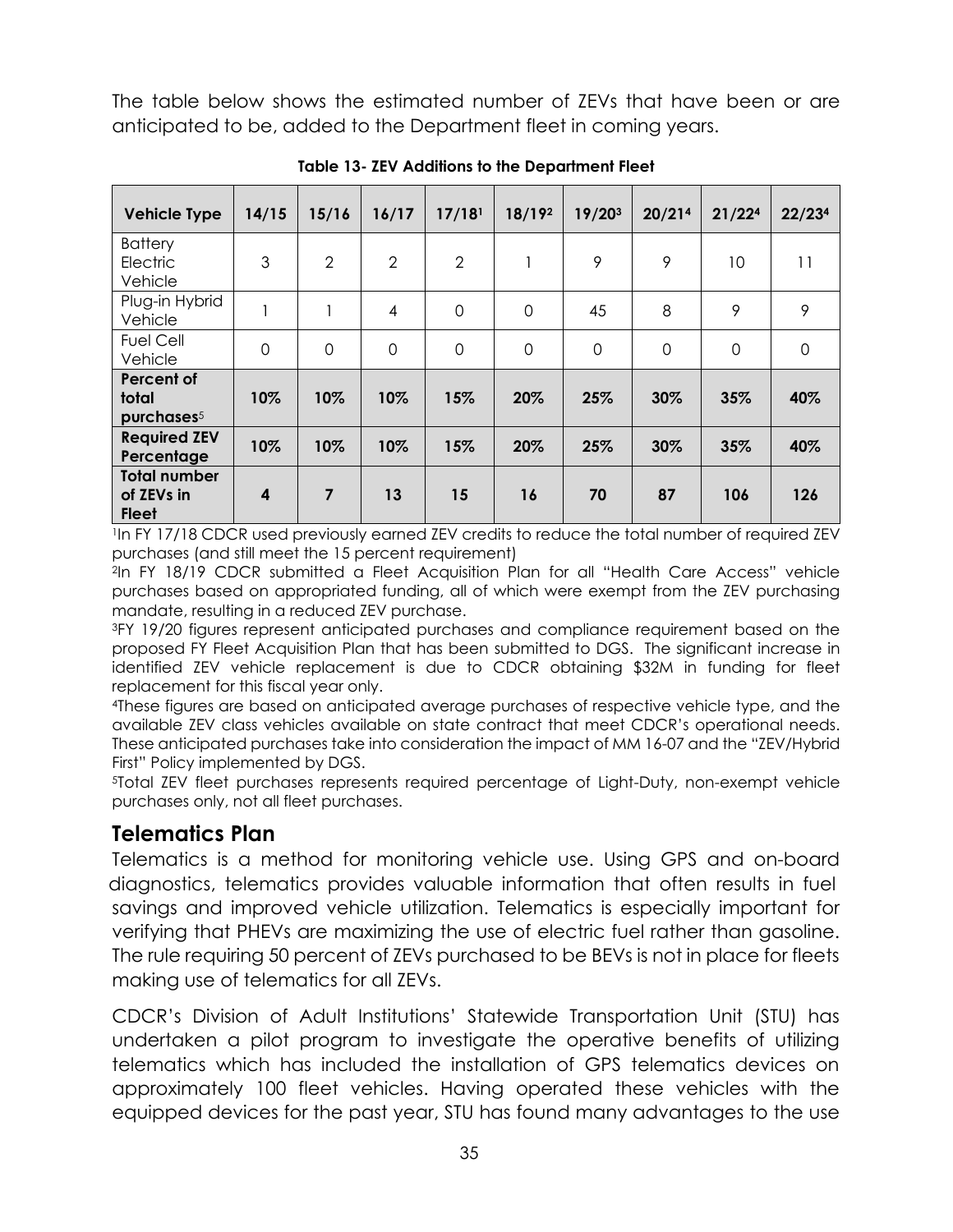of such equipment. In addition, DGS has worked to solidify a statewide vendor that can provide the services required by all State Departments and has tentatively awarded a telematics contract to the vendor, GeoTab. However, in order to achieve final award of the contract, GeoTab must first demonstrate in a "Proof of Concept" period that they can perform what was committed to in the solicitation. DGS is currently working with CalTrans and GeoTab on the Proof of Concept and will update state departments on the progress. Pending the conclusion of this process, CDCR will determine its goals and plans for using telematics based on the findings.

# **Public Safety Exemption**

As CDCR employs sworn peace officers, the updated rules for public safety vehicles will, in fact, affect the number of ZEVs that can be incorporated into the fleet due to the nature of the Department's operations. ZEVs cannot be consistently used in the course of CDCR peace officer duties. Such vehicles are required to be able to house peace officer equipment, weaponry, and provide enough capability to serve in pursuit and apprehension operations. Vehicles that are limited in size, range, and efficiency are not capable to serve in such capacities. Further, such vehicles often require security modifications and radio outfitting for law enforcement duties, which further prohibits the use of ZEVs in such operations. CDCR will be actively seeking all opportunities to place available ZEV vehicle types within its operations, where applications and cost may allow for such acquisitions. CDCR will need to continue to review and determine if ZEV medium-duty fleet options will be capable of supporting peace officer needs, and if such type vehicles are able to accommodate the after-market security modifications that are required for most peace officer operations.

# **CDCR Parking Facilities**

CDCR's State-owned facilities include over 49 million square feet of building space on over 24,000 acres of land statewide. CDCR leases approximately 1.8 million square feet and contracts for an additional 489,000 square feet for a private correctional facility. All of these properties have associated surface-level parking of varying sizes, in addition to the listed square feet used for employees, contractors, inmate visitors, and other members of the public. The parking is primarily located outside the secured perimeter fence. The total number of parking spaces at juvenile facilities ranges from 150 to 300, while at adult prisons the parking spaces range from 500 to 2,500. There are also a minimal number of parking spaces located inside the secured fence adjacent to some of the facilities essential buildings. All parking spaces inside and outside of the perimeter fence are included in the total parking space calculations. A detailed breakdown of parking space type and subtotals for each specific type are identified in the Five-Year ZEV Infrastructure Readiness Survey.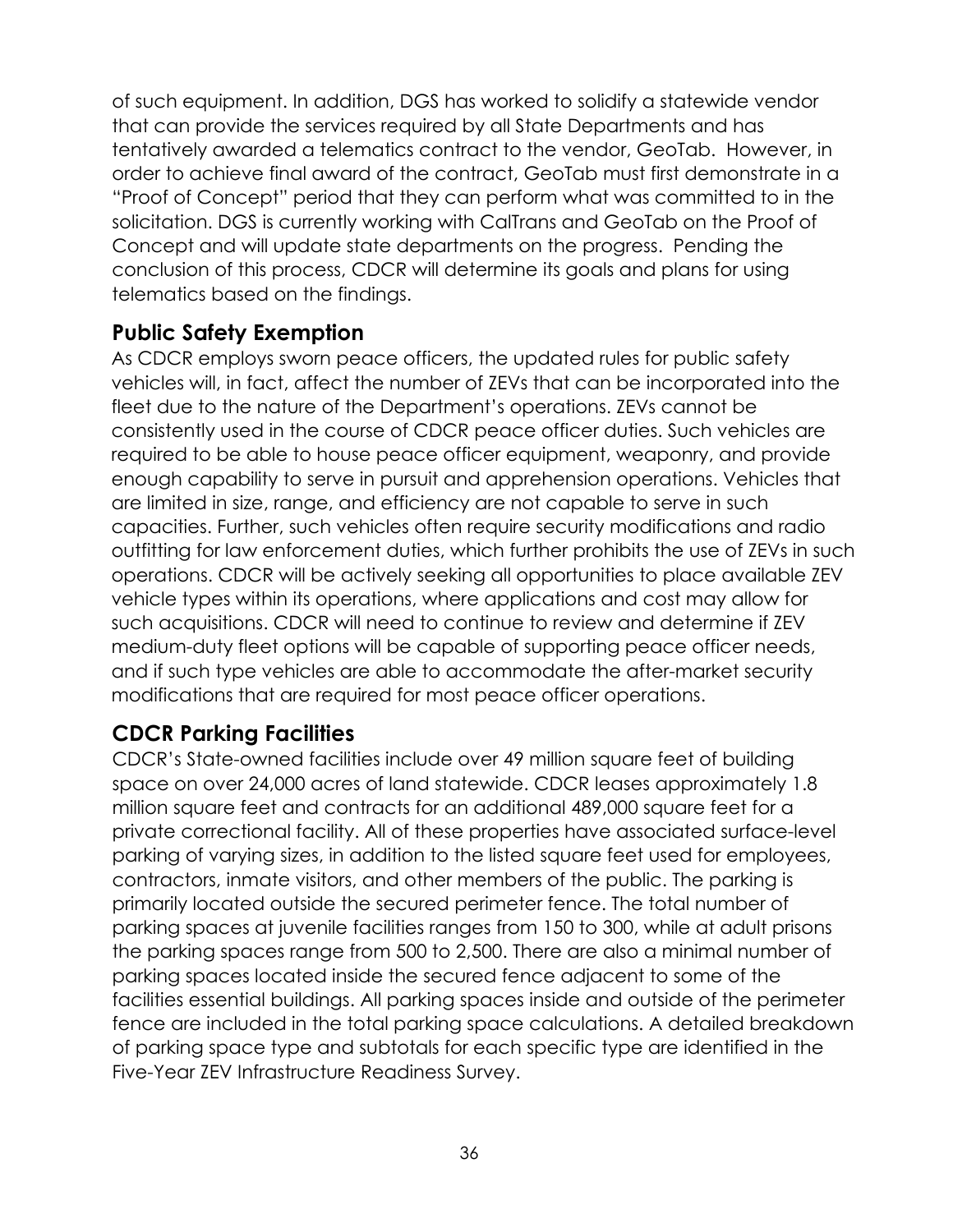CDCR has 83 leased facilities located throughout the State. The parking spaces at CDCR leased facilities are also surface-level. The total number of parking spaces ranges from one to 600; however, most of the parking spaces at CDCR's leased locations are less than 100.

Based on extensive operational needs, as described earlier in this Chapter, fleet vehicles are located at nearly all CDCR State-owned correctional facilities and leased facilities. Fleet parking locations are determined by the parking layout at each facility. Fleet parking is typically located adjacent to or to the rear of workplace parking and is secured. Employee and public spaces are usually in the same lot, but separately designated through signage. Accessible (i.e., Americans with Disabilities Act compliant) spaces are typically not distinguished between employee and public.

Based on CDCR estimates of future ZEV fleet purchases and a count of workplace parking spaces, it has been determined the Department will need 70 EVSE for fleet vehicles and 1,350 EVSE for workplace parking based on the goals established in the ZEV Action Plan.

CDCR has determined a need for a total of 70 electric vehicle chargers statewide based on the projected phased purchase of 70 fleet ZEV's through FY 22/23.

**Figure 5 – Electrical Wiring for EV Charging Station at CIW**



Based on estimates of future ZEV fleet purchases and a count of workplace parking spaces determine EV charging ports needed to adequately serve fleet vehicles and employee parking to achieve the goals established in the ZEV Action Plan.

The facilities with the most urgent need for EV charging are listed in **[Table 14](#page-10-0)** on the following page.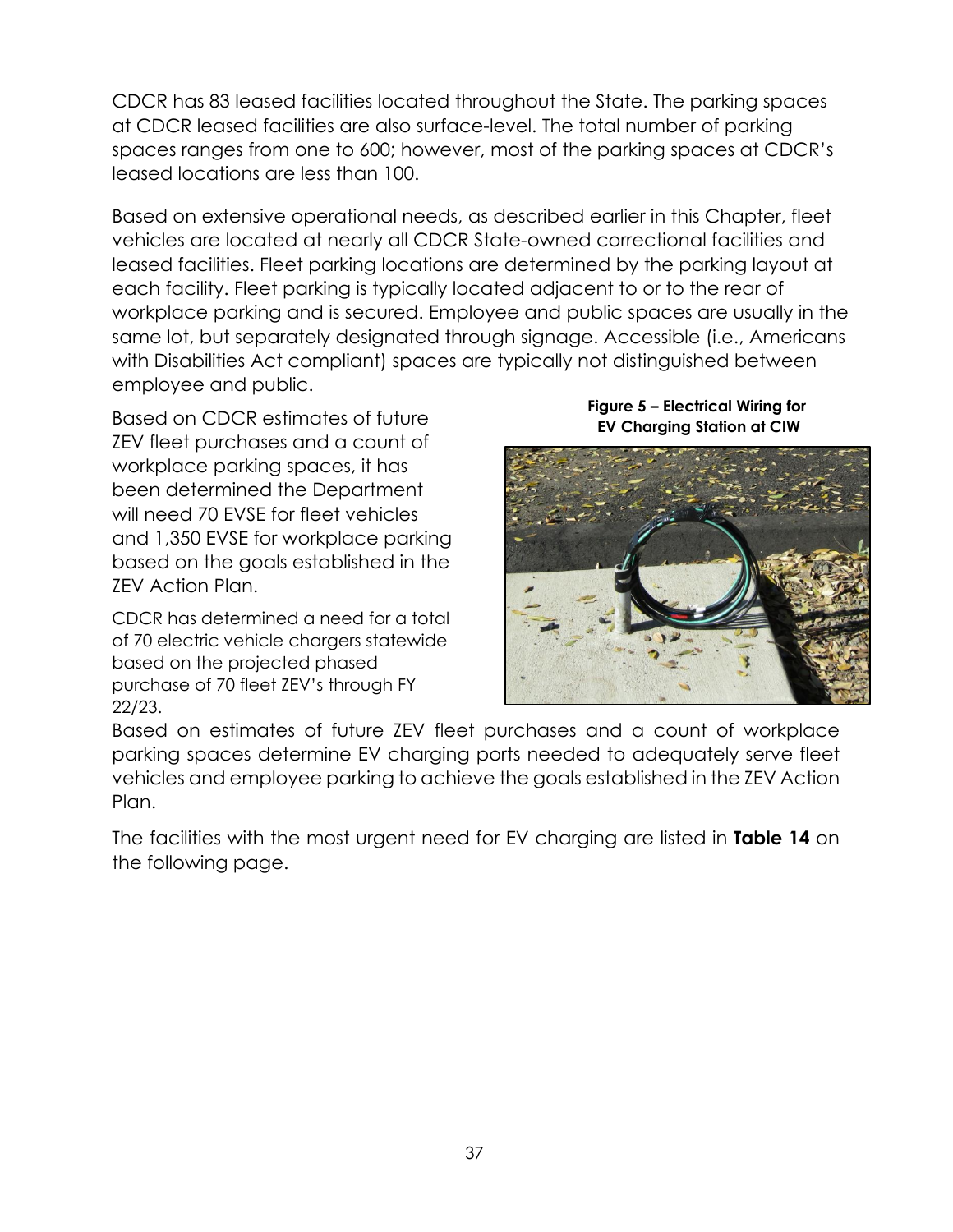<span id="page-10-0"></span>

| <b>Facility</b><br><b>Name</b> | <b>Total</b><br><b>Employee</b><br>& Fleet<br>Parking<br><b>Spaces</b> | <b>Employee EV</b><br>Charging<br><b>Ports Needed</b><br>(5% of Total<br><b>Employee</b><br>Spaces) | Existing<br><b>Employee</b><br><b>L2 EV</b><br><b>Charging</b><br><b>Ports</b> | <b>Fleet</b><br>ZEV's at<br><b>Site</b><br>(Through<br>2025) | <b>Existing</b><br><b>Fleet EV</b><br><b>Charging</b><br><b>Ports</b> | <b>Additional</b><br><b>EV</b><br><b>Charging</b><br><b>Ports</b><br><b>Needed</b> |
|--------------------------------|------------------------------------------------------------------------|-----------------------------------------------------------------------------------------------------|--------------------------------------------------------------------------------|--------------------------------------------------------------|-----------------------------------------------------------------------|------------------------------------------------------------------------------------|
| SAC                            | 955                                                                    | 32                                                                                                  |                                                                                | $\overline{4}$                                               |                                                                       | 36                                                                                 |
| SATF                           | 1,572                                                                  | 49                                                                                                  | $\overline{\phantom{0}}$                                                       | 6                                                            |                                                                       | 55                                                                                 |
| ASP                            | 1,154                                                                  | 33                                                                                                  |                                                                                | 9                                                            |                                                                       | 42                                                                                 |
| CAL                            | 1,274                                                                  | 40                                                                                                  | $\qquad \qquad -$                                                              | $\boldsymbol{6}$                                             |                                                                       | 46                                                                                 |
| CCC                            | 550                                                                    | 21                                                                                                  |                                                                                | 11                                                           |                                                                       | 32                                                                                 |
| CCI                            | 1,343                                                                  | 42                                                                                                  | $\overline{\phantom{0}}$                                                       | 5                                                            | $\overline{\phantom{0}}$                                              | 47                                                                                 |
| <b>CCWF</b>                    | 1,057                                                                  | 33                                                                                                  | $\overline{\phantom{0}}$                                                       | 6                                                            | $\qquad \qquad -$                                                     | 39                                                                                 |
| <b>CEN</b>                     | 1,109                                                                  | 35                                                                                                  | $\overline{\phantom{0}}$                                                       | 9                                                            | -                                                                     | 44                                                                                 |
| <b>CIM</b>                     | 1,788                                                                  | 53                                                                                                  |                                                                                | 8                                                            |                                                                       | 61                                                                                 |
| CMC                            | 1,527                                                                  | 63                                                                                                  | $\overline{\phantom{0}}$                                                       | 10                                                           |                                                                       | 73                                                                                 |
| <b>CMF</b>                     | 1,411                                                                  | 67                                                                                                  | $\qquad \qquad -$                                                              | $\overline{7}$                                               |                                                                       | 74                                                                                 |
| <b>CRC</b>                     | 886                                                                    | 36                                                                                                  | $\overline{a}$                                                                 | 8                                                            |                                                                       | 44                                                                                 |
| <b>CTF</b>                     | 1,245                                                                  | 50                                                                                                  |                                                                                | 9                                                            |                                                                       | 59                                                                                 |
| <b>DVI</b>                     | 981                                                                    | 25                                                                                                  |                                                                                | 3                                                            |                                                                       | 28                                                                                 |
| <b>HDSP</b>                    | 1,011                                                                  | 44                                                                                                  | $\overline{\phantom{a}}$                                                       | 10                                                           | $\qquad \qquad -$                                                     | 54                                                                                 |
| PBSP                           | 1,656                                                                  | 70                                                                                                  | $\overline{\phantom{0}}$                                                       | 5                                                            | $\qquad \qquad \blacksquare$                                          | 75                                                                                 |
| <b>PVSP</b>                    | 1,047                                                                  | 24                                                                                                  | $\qquad \qquad -$                                                              | 13                                                           | -                                                                     | 37                                                                                 |
| SCC                            | 700                                                                    | 31                                                                                                  | $\qquad \qquad \blacksquare$                                                   | 10                                                           | $\qquad \qquad -$                                                     | 41                                                                                 |
| SVSP                           | 984                                                                    | 38                                                                                                  | $\overline{\phantom{0}}$                                                       | $\boldsymbol{6}$                                             | $\overline{\phantom{0}}$                                              | 44                                                                                 |
| <b>VSP</b>                     | 1,076                                                                  | 33                                                                                                  | $\qquad \qquad -$                                                              | 5                                                            | $\qquad \qquad -$                                                     | 38                                                                                 |
| <b>VYCF</b>                    | 260                                                                    | 11                                                                                                  | $\,8\,$                                                                        | $\mathbf{1}$                                                 | $\qquad \qquad \blacksquare$                                          | $\overline{4}$                                                                     |
| <b>WSP</b>                     | 976                                                                    | 42                                                                                                  | $\overline{\phantom{0}}$                                                       | 10                                                           |                                                                       | 52                                                                                 |
| <b>Total</b>                   | 24,562                                                                 | 872                                                                                                 | ٠                                                                              | 161                                                          | ٠                                                                     | 1,033                                                                              |

#### **Table 14- EV Charging Ports Needed Facility Data Workbook Table 2.4**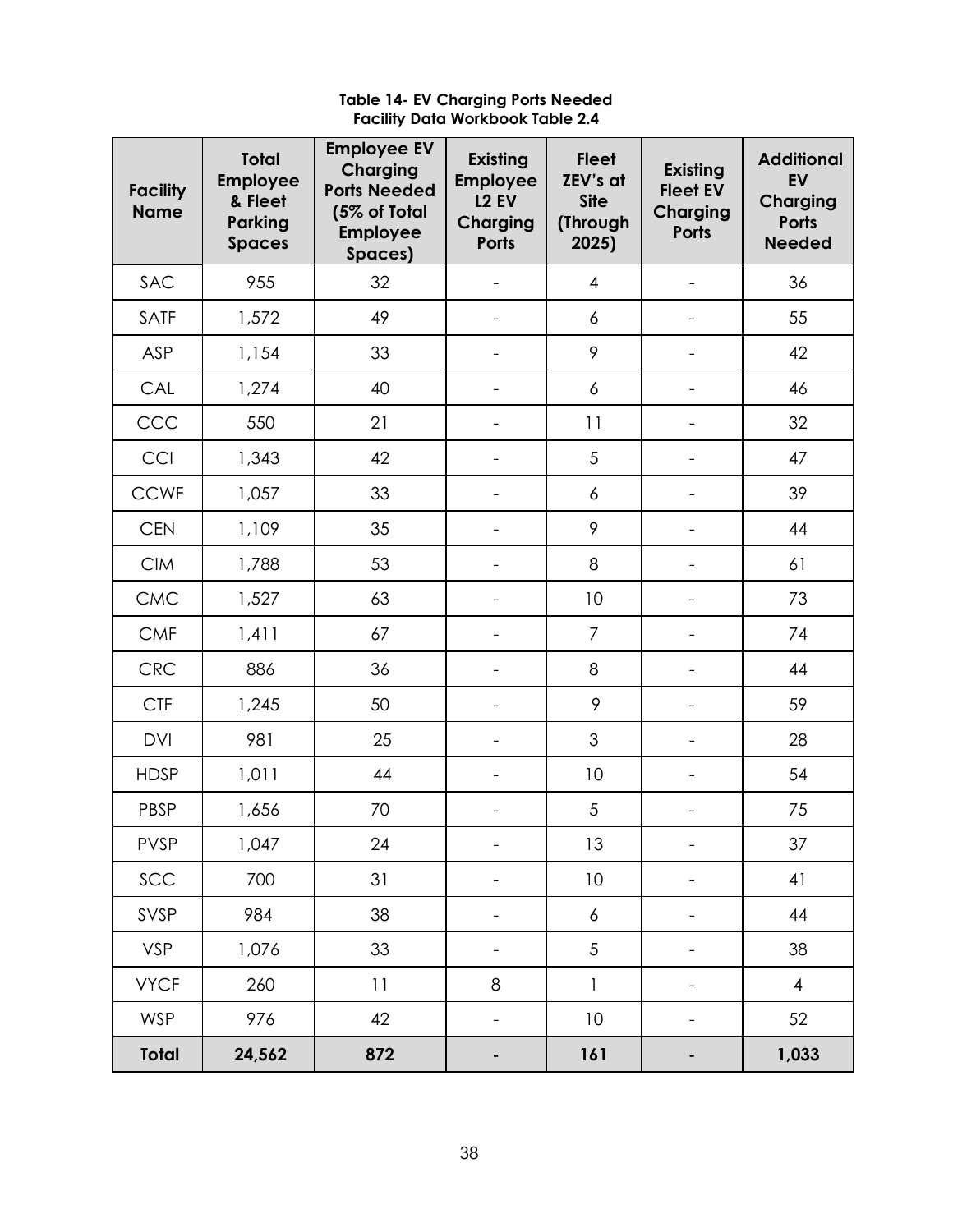CDCR prioritized the facilities in **[Table 14](#page-10-0)** based on existing ZEV fleet inventory, projected electric vehicle purchasing, and funding opportunities for the installation of EVSE. CDCR's owned ZEVs consist of:

- Four Full Battery Electric Vehicles (BEV, Chevy Bolt, Nissan Leaf)
	- $\circ$  1 MCSP
	- $O<sub>2</sub> SATF$
	- $o \quad 1 SAC$
	- $\circ$  1 SOL
	- $o \mid \text{COR}$  (IWL)
	- o 1-CAC
- Seven Plug-In Hybrid Electric Vehicles (PHEV, Chevrolet Volt)
	- $o \quad 1 CAC$
	- $\circ$  1 CIW
	- o 1 NCYCC
	- $o \quad 1 VYCF$
	- $O<sub>2</sub> MCSP<sup>*</sup>$
	- $0 \quad 1 RJD^*$

CAC, CHCF, LAC, MCSP and RJD currently have ZEV charging stations on-site; these facilities are not included in CDCR's priority list. CDCR's requirement is projected at 70 for FY 22/23 (locations to be determined).

### **Outside Funding Sources for EV Infrastructure**

CDCR has established a formal partnership with the IOUs to help identify and implement a number of CDCR's sustainability initiatives over the last decade. The CDCR/IOU partnership facilitates ongoing communications on funding opportunities for grants and incentive/rebate programs offered for ZEV infrastructure and charging station equipment. CDCR is researching the IOU and municipal programs offered below to determine the program qualifications, additional funding, easement requirements, etc. This is an ongoing process based on availability as the funding opportunities and programs open or close.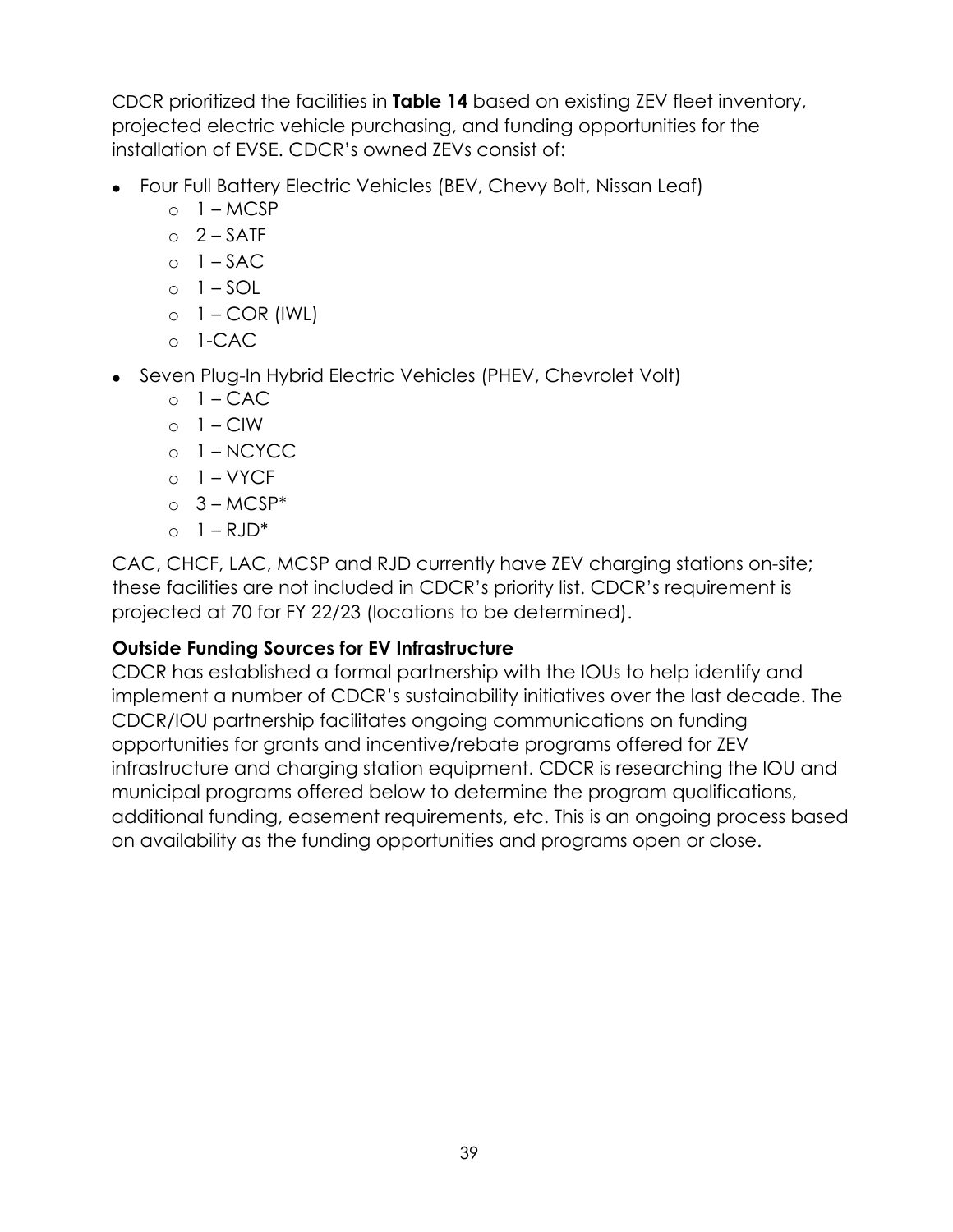Southern California Edison (SCE), Charge Ready Transport Program:

This program provides the infrastructure to support the installation of EV charging equipment at no cost to the Participant. This presents a unique opportunity for fleet operators that choose to buy EVs because the infrastructure required to support the installation of EV charging equipment is typically a sizable investment.

SCE will design, construct, and install the necessary infrastructure on both the utility-side and customer-side of the electric meter. Participants are, however, responsible for the selection, purchase, and installation of the EV charging equipment.

Sacramento Municipal Utility District (SMUD) Workplace Charger Incentive:

SMUD is partnering with the Center for Sustainable Energy and the California Energy Commission to offer charging incentives for the purchase and installation of electric vehicle charging infrastructure. Incentives range from up to \$6,500 per connector for a Level 2 charger and up to \$80,000 per DC Fast Charger.

# **Level 2 chargers**

- Up to \$6,500 per connector in disadvantaged communities
- Up to \$6,000 per connector outside disadvantaged communities

# **DC fast chargers**

- Up to \$80,000 per charger or 80% of total project cost, whichever is less, in disadvantaged communities
- Up to \$70,000 per charger or 75% of total project cost, whichever is less, outside disadvantaged communities

San Diego Gas & Electric (SDG&E) Power Your Drive:

This is a pilot program to install 3,500 Level 2 EVSEs. The application process is open at the time of this report. Locations must be in SDG&E territory, (RJD is located in San Diego), and DACs are 10 percent of the total funding over the entire program. There is a participation payment of \$630/port for workplaces, and \$0 for DACs. The EVSE would be owned, operated, and maintained by SDG&E at no cost to the site host. Easements are also required by this IOU. Stations are metered separately from the site host's electric service and account.

Pacific Gas & Electric (PG&E) EV Charge Network:

This program is fully subscribed, and PG&E is not accepting new participants. CDCR monitors the PG&E website, as well through the departments Customer Account Manager any new EV charging programs. CDCR is working with EVgo for ZEV infrastructure for up to 10 Level 2 charging stations within the IOU territories for make-ready installation of up to \$30,000. The scope of work includes electrical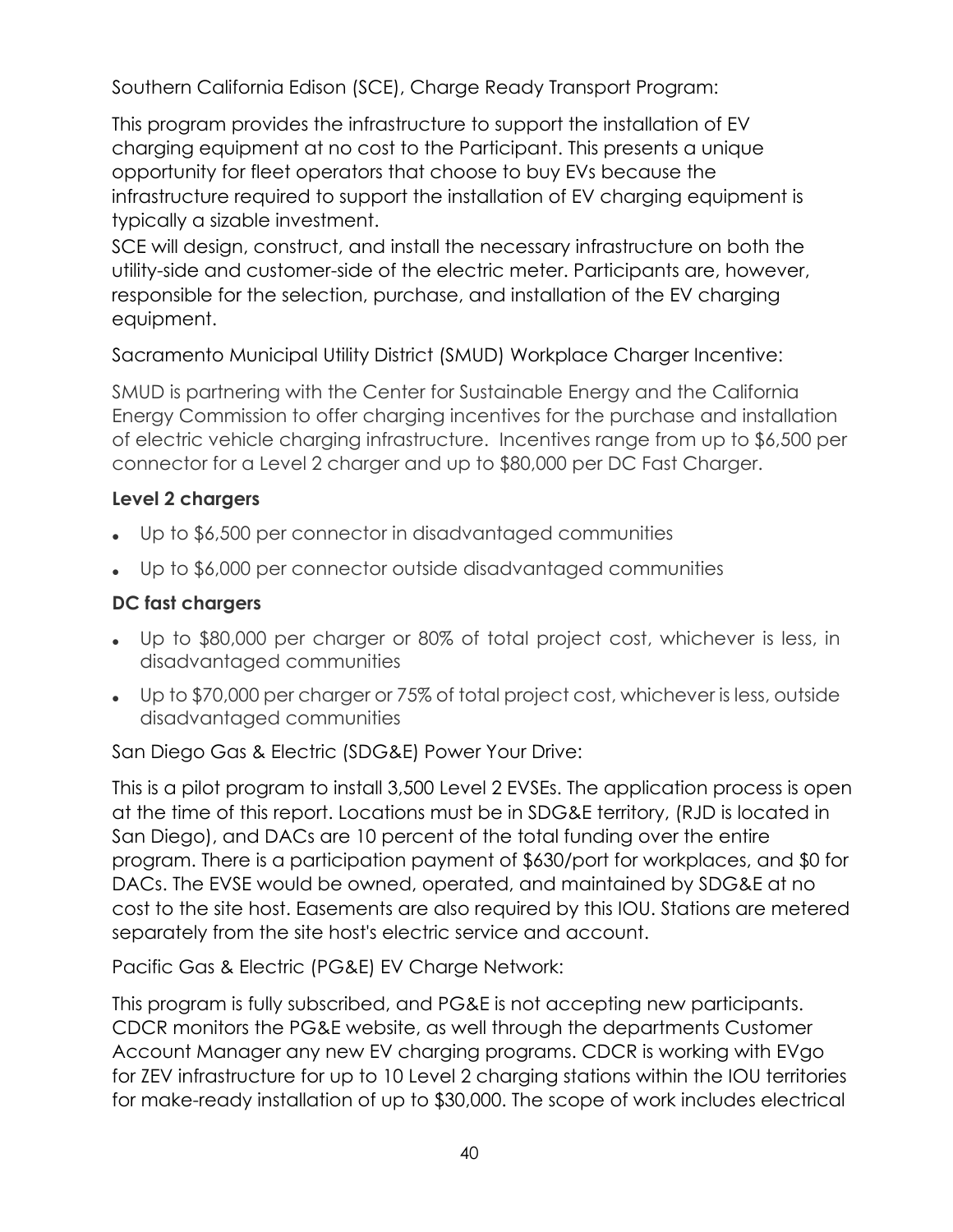subpanel, transformer, conduit, wiring, concrete pad, and pedestal or wall receptacle. Site assessments, cost development and design are in process at 23 of CDCR's State-owned facilities for this potential "free" infrastructure (not including the scope of work and costs to install the EV charging station equipment and on-going maintenance).

#### **Hydrogen Fueling Infrastructure**

CDCR does not have any hydrogen fueling infrastructure and has no plans to install at this time. CDCR does not have any hydrogen vehicles within its Fleet.

### **Comprehensive Facility Site and Infrastructure Assessments**

Site Assessments are performed to establish the cost and feasibility of installing needed EV infrastructure. CDCR has compiled detailed site assessment surveys for statewide facilities. The site assessment surveys include existing information including: parking layout, electrical, photos, maps, and proposed electric vehicle charging station locations. CDCR utilizes the site assessments to develop cost estimates, feasibility, and planning for incorporating ZEVs into the Departments Fleet and for meeting the target requirements for 5 percent workplace charging spaces. CDCR prioritizes EVSE projects based on Fleet purchasing, funding opportunities and the ZEV Action Plan.

### **Electric Vehicle Supply Equipment Construction Plan**

Over the past five years, CDCR has successfully integrated the installation of ZEV infrastructure and charging stations into new construction and renovation projects when feasible.

California Health Care Facility (CHCF) – During the construction of this facility, three Level 2 dual port charging stations were installed to support workplace charging (activated 2014).



**Figure 6- Workplace Electric Vehicle Charging – CHCF**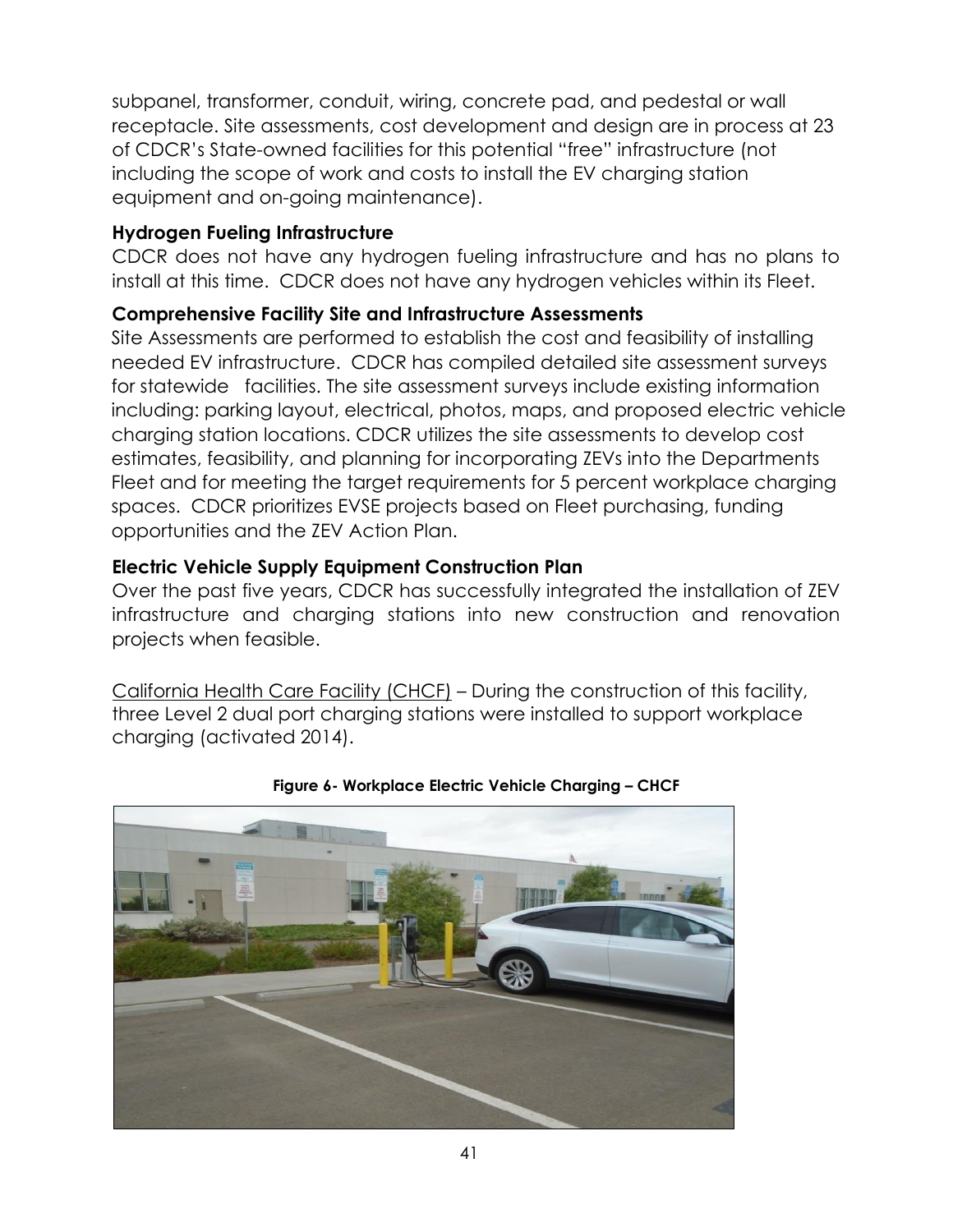California State Prison, Lancaster (LAC) – During the construction of the Enhanced Outpatient Program Office and Treatment building, one Level 2 dual port charging station was installed to support workplace charging (activated 2014).



**Figure 7- Workplace Electric Vehicle Charging – LAC**

Mule Creek State Prison (MCSP) – During the infill project at this site, two Level 2 single port charging stations and 1 Level two Single Port ADA station (activated 2016).



**Figure 8- Workplace Electric Vehicle Charging – MCSP**

Richard J. Donovan Correctional Facility (RJD) – During the infill project at this site, five Level 2 dual-port charging stations were installed to support workplace and fleet charging (activated 2017).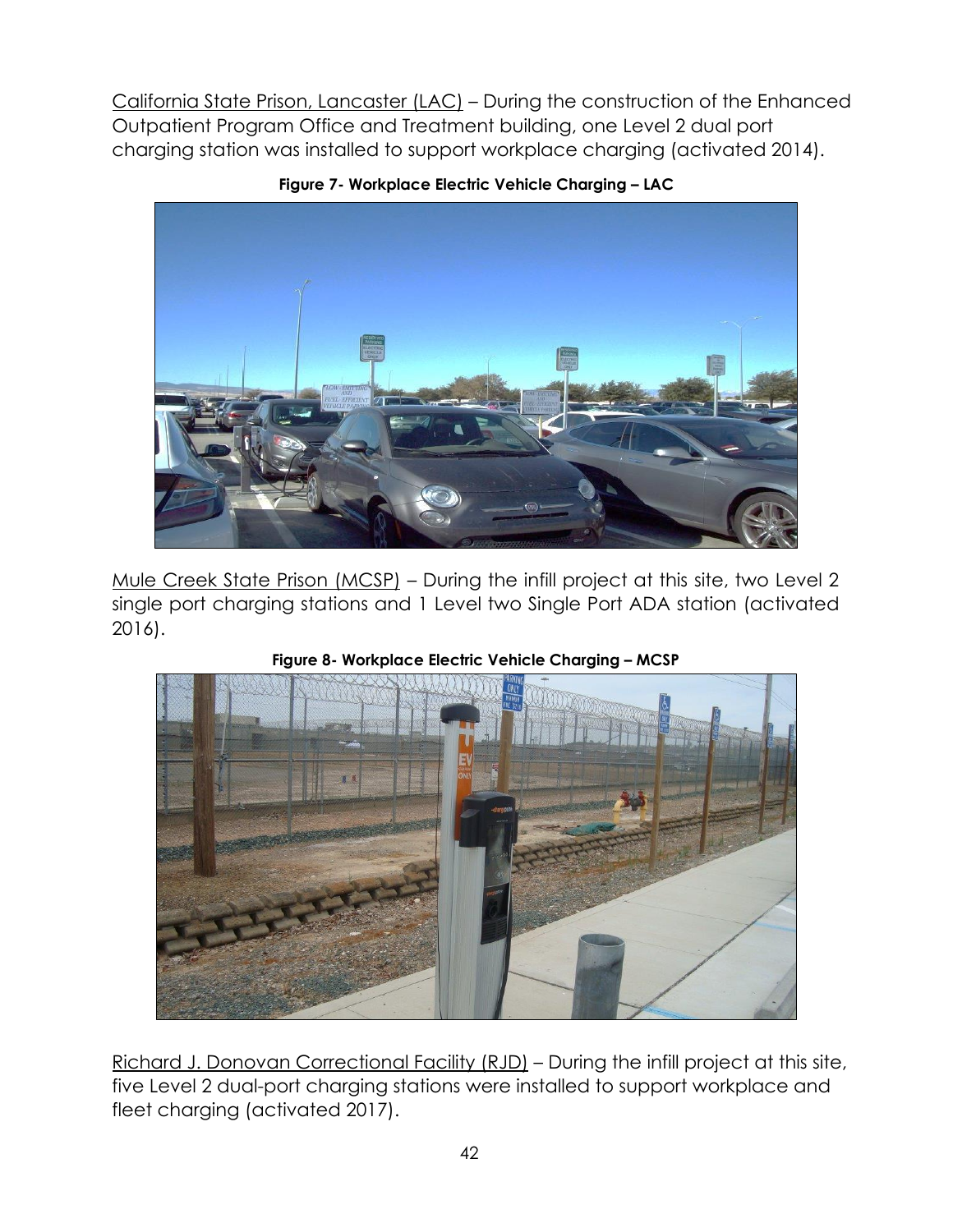

California City Correctional Facility (CAC) – During the renovation of this lease facility, two Level 2 dual-port charging stations were installed to support workplace charging (activated 2017).



**Figure 10 – Workplace Electric Vehicle Charging – CAC**

As well as incorporating these efforts into new construction projects when feasible, CDCR continues to seek and explore opportunities offered by the IOUs, city and county offices, and local nonprofits to fund electric vehicle infrastructure and charging equipment. To date, the programs offered by the utilities have quickly filled to capacity and CDCR has not had the opportunity to utilize this funding method for EVSE. In 2017, CDCR began working with DGS for Phase 1 of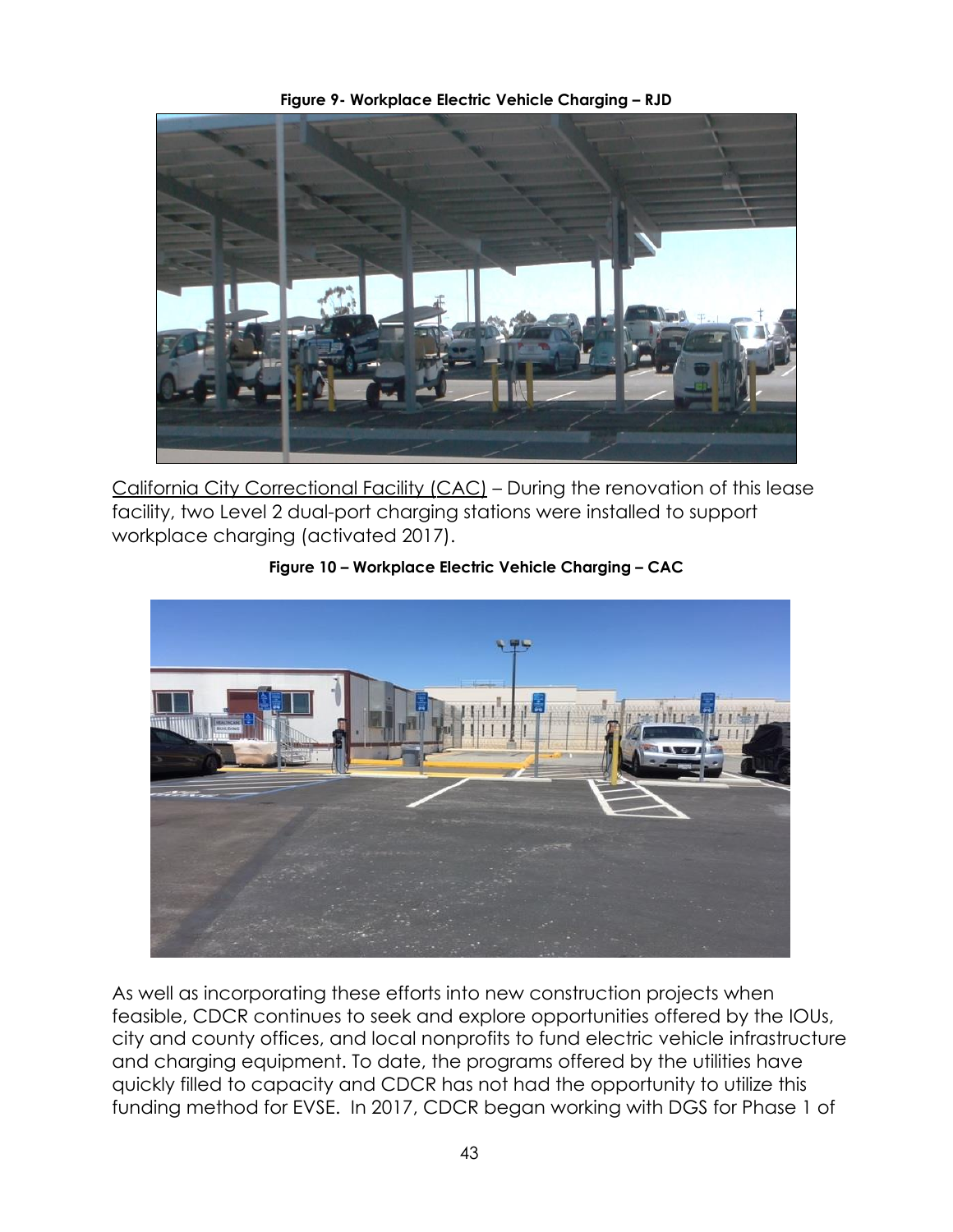the FY 17/18 Electric Vehicle Charging Infrastructure Program. This program is funded through a DGS Budget Change Proposal to support electric vehicle fleet and workplace infrastructure projects. Through this partnership, CDCR has multiple EVSE projects at various stages of development. DGS/CDCR anticipates completing many of these projects prior to the next reporting cycle.

In addition, through the NRG claims settlement CDCR completed electrical infrastructure to support EVSE at the following 10 facilities: California State Prison Solano, California State Prison-Los Angeles County, Kern Valley State Prison, North Kern State Prison, California State Prison Corcoran, Chuckawalla Valley State Prison, Ironwood State Prison, and Ventura Youth Correctional Facility The DGS program is funding the purchase and installation of the charging station equipment to make these sites fully operational.

# **Electric Vehicle Supply Equipment Operation**

There are several divisions within CDCR with overlapping roles and responsibilities for the installation of ZEV infrastructure, installation, and operation of charging station equipment and ZEV purchasing such as the Energy and Sustainability Section, Office of Business Services, Human Resources, Labor Relations, and the Division of Adult Institutions. CDCR established a task force to develop a statewide ZEV parking policy and Electric Vehicle Parking Request/Cancellation form to standardize the use of electric vehicle charging stations. CDCR is planning to designate Electric Vehicle Parking Coordinators at each institution to process Electric Vehicle Parking Request/Cancellation forms and to ensure compliance with the departments proposed Electric Vehicle Parking Policy. In accordance with Government Code Section 14678, agencies have discretion as to whether to charge employees for use of electric vehicle charging stations agencymaintained vehicle parking facilities. CDCR does not plan to charge departmental employees a fee for the use of electric vehicle charging stations at State owned/maintained parking facilities at this time.

California leads the way in electric vehicle adoption, accounting for about half of national EV sales. In 2018 Governor Brown issued Executive Order B-48-2018 establishing the goal of 5 million zero-emission vehicles (ZEV) in California by 2030. This builds on Governor Brown's 2012 Executive Order B-16-2012 which set the goal of 1.5 million ZEVs in California by 2025. These ZEV goals include battery and plugin hybrid electric vehicles as well as hydrogen fuel cell vehicles, although the ZEV car sales in California are dominated by electric vehicles with a large lithium-ion battery.

As the State transitions to a cleaner energy and transportation sector, California must also prepare for the eventual end-of-life management of solar panels and lithium-ion batteries. To get ahead of what could become a serious waste management problem, CalRecycle along with CA Public Utilities Commission, Air Resources Board, CA Energy Commission and the Department of Toxic Substance